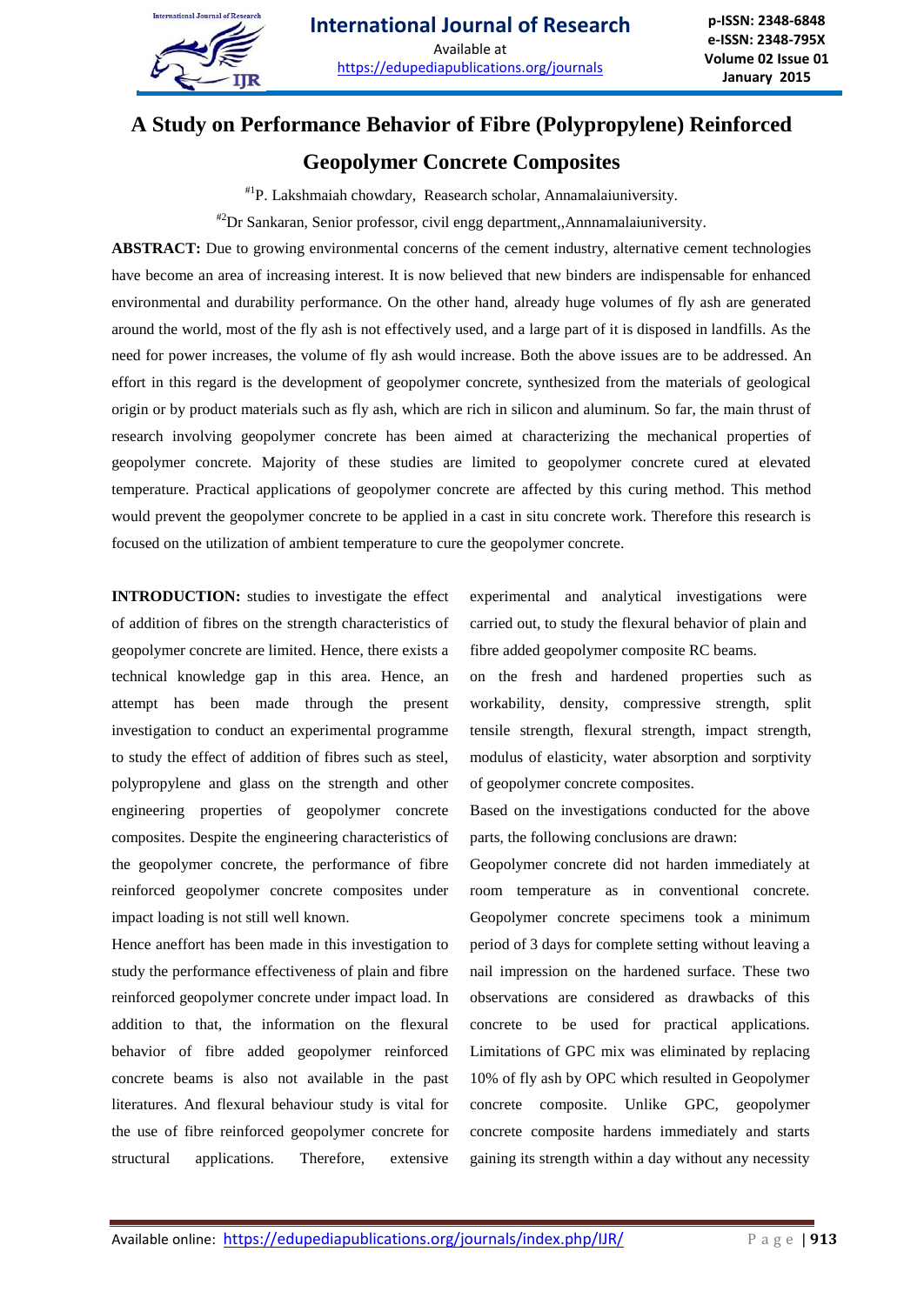

of heat curing.

Addition of steel fibres in GPCC resulted in improvement of compressive strength, split tensile strength, flexural strength, impact strength, modulus of elasticity, ductility and energy absorption capacity. Geopolymer concrete composite specimens reinforced with steel fibres leads to lower water absorption and sorptivity values compared to control GPCC specimens. The average density of GPCC increases with the increase in the volume fraction of steel fibres. Even though the addition of polypropylene fibres in GPCC did not show any significant improvement in the compressive strength, but the split tensile and flexural strengths were improved due to the addition of fibres. Inclusion of polypropylene fibres considerably improved the ability of concrete to absorb kinetic energy and hence the impact resistance of PFRGPCC is significantly very high.

In case of GFRGPCC, the addition of 0.01% and 0.02% of glass fibres did not improve the compressive strength, split tensile strength, flexural strength and modulus of elasticity while the GFRGPCC specimens with 0.03% of glass fibres improves theabove mentioned properties. The impact resistance of GFRGPCC specimen is comparatively lower than SFRGPCC and PFRGPCC specimens.

In case of SFRGPCC beams, the first crack load and the ultimate load increased as the volume fraction of steel fibres increases. The gain in ultimate load carrying capacity is more significant in the case of SFRGPCC beams due to the addition of steel fibres. For steel fibre reinforced geopolymer concrete composite beams, as the fibre content increases, the ductility also increases. The maximum value of the ductility factor is obtained for the beam with a fibre volume fraction of 0.5%. Due to the addition of polypropylene fibres, the increase in ultimate load is very marginal as compared to control GPCC beam. Beams reinforced with polypropylene fibres did not show any improvement in ductility when compared

with control GPCC beam. In case of GFRGPCC beams, the increase in ultimate load carrying capacity was not that much significant when compared to control GPCC beam. In the case of glass fibre reinforced geopolymer concrete beams, ductility factor increases for all the volume fractions, however the maximum ductility was observed for the beam with a volume fraction of 0.01%.

The failure mechanism of GPCC beam and fibre reinforced GPCC beams were modeled quite well using finite element software ANSYS and the failure loads predicted were found to be very close to the failure load recorded during experimental testing. The analytical models developed using ANSYS haveshown to provide accurate prediction of the loaddeflection behaviour of GPCC and fibre reinforced GPCC beams.

Specimens took a minimum period of 3 days for complete setting without leaving a nail impression on the hardened surface. These two observations are considered as drawbacks of this concrete to be used for practical applications. Limitations of GPC mix was eliminated by replacing 10% of fly ash by OPC which resulted in Geopolymer concrete composite. Unlike GPC, geopolymer concrete composite hardens immediately and starts gaining its strength within a day without any necessity of heat curing.

Addition of steel fibres in GPCC resulted in improvement of compressive strength, split tensile strength, flexural strength, impact strength, modulus of elasticity, ductility and energy absorption capacity. Geopolymer concrete composite specimens reinforced with steel fibres leads to lower water absorption and sorptivity values compared to control GPCC specimens. The average density of GPCC increases with the increase in the volume fraction of steel fibres. Even though the addition of polypropylene fibres in GPCC did not show any significant improvement in the compressive strength, but the split tensile and flexural strengths were improved due to the addition of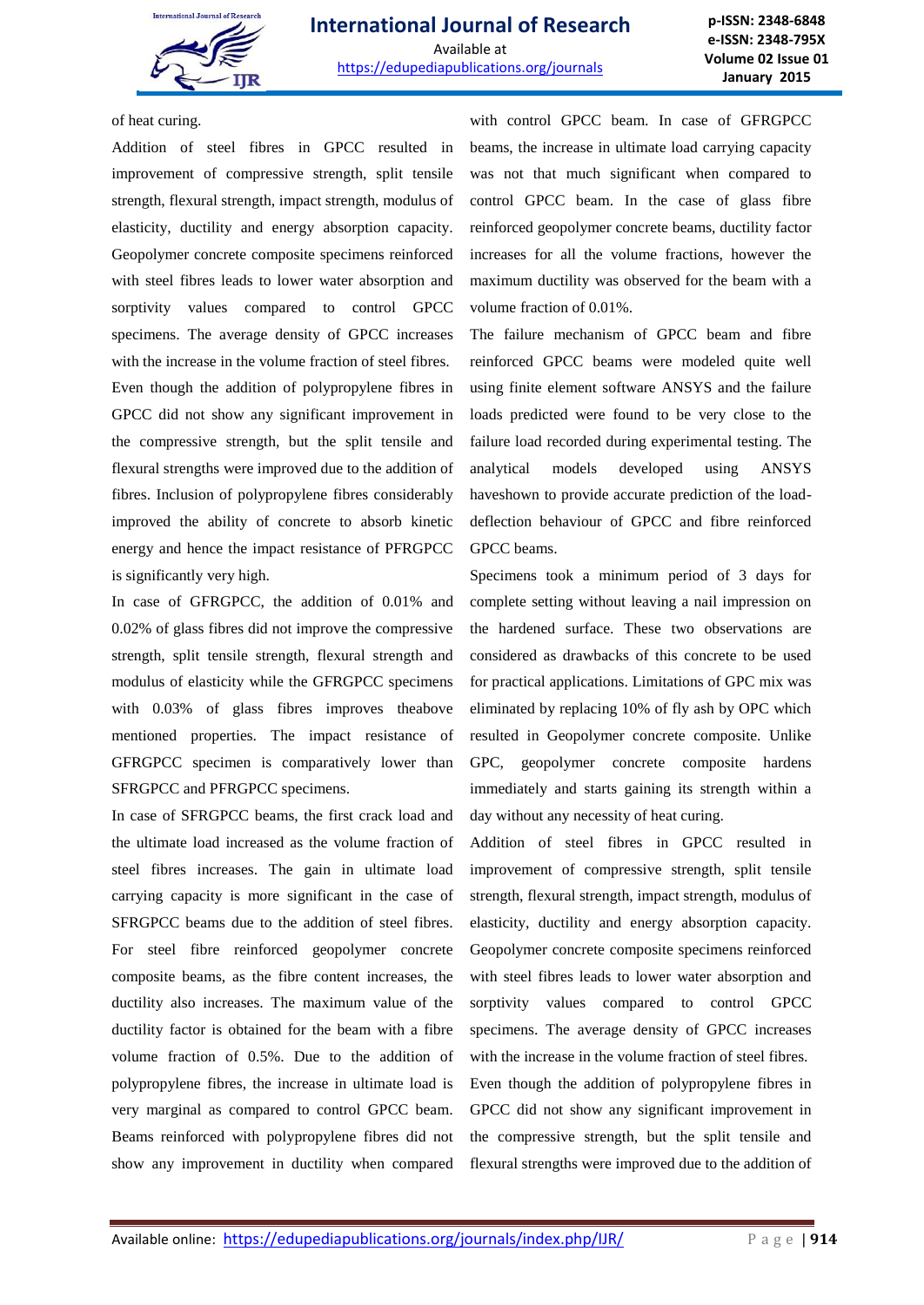

fibres. Inclusion of polypropylene fibres considerably improved the ability of concrete to absorb kinetic energy and hence the impact resistance of PFRGPCC is significantly very high.

In case of GFRGPCC, the addition of 0.01% and 0.02% of glass fibres did not improve the compressive strength, split tensile strength, flexural strength and modulus of elasticity while the GFRGPCC specimens with  $0.03\%$  of glass fibres improves theabove mentioned properties. The impact resistance of GFRGPCC specimen is comparatively lower than SFRGPCC and PFRGPCC specimens.

In case of SFRGPCC beams, the first crack load and the ultimate load increased as the volume fraction of steel fibres increases. The gain in ultimate load carrying capacity is more significant in the case of SFRGPCC beams due to the addition of steel fibres. For steel fibre reinforced geopolymer concrete composite beams, as the fibre content increases, the ductility also increases. The maximum value of the ductility factor is obtained for the beam with a fibre volume fraction of 0.5%. Due to the addition of polypropylene fibres, the increase in ultimate load is very marginal as compared to control GPCC beam. Beams reinforced with polypropylene fibres did not show any improvement in ductility when compared with control GPCC beam. In case of GFRGPCC beams, the increase in ultimate load carrying capacity was not that much significant when compared to control GPCC beam. In the case of glass fibre reinforced geopolymer concrete beams, ductility factor increases for all the volume fractions, however the maximum ductility was observed for the beam with a volume fraction of 0.01%.

The failure mechanism of GPCC beam and fibre reinforced GPCC beams were modeled quite well using finite element software ANSYS and the failure loads predicted were found to be very close to the failure load recorded during experimental testing. The analytical models developed using ANSYS have shown to provide accurate prediction of the loaddeflection behavior of GPCC and fibre reinforced GPCC beams.

Concrete is the most commonly used construction material. Customarily, concrete is produced by using the Ordinary Portland Cement as the binder. However, the manufacturing of the Portland Cement is an energy intensive process and releases a very large amount of green house gas to atmosphere. Production of one ton of Portland cement requires about 2.8 tons of raw materials, including fuel and other materials and hence it is well known that cement production depletes significant amount of natural resources. As a result of de-carbonation of lime, manufacturing of one ton of cement generates about one ton of carbon dioxide. Nowadays, there is a big concern about the development of alternative materials to Portland cement. Therefore, there are efforts to develop the other form of cementitious materials for producing concrete.

In order to address the above said issues, several materials were proposed to replace the function of cement in concrete. Waste materials that contain silica and alumina were applied to replace some portion of cement in concrete. Fly ash, Rice husk ash, silica fume and ground granulated blast furnace slag are some of the examples of cement replacement materials that are commonly used. The binder product resulted from pozzolanic reaction that occurred between cement replacement materials and hydration paste has significantly improved conventional concrete properties. However, these materials can only replace up to certain percentages of portion of cement in concrete.

In the year 2002, high volume fly ash concrete has been developed by Malhotra that utilized fly ash to replace cement up to 60% without reducing concrete performance. Percentage replacement of cement above 60% would not provide any improvement to the concrete performance, therefore new binder material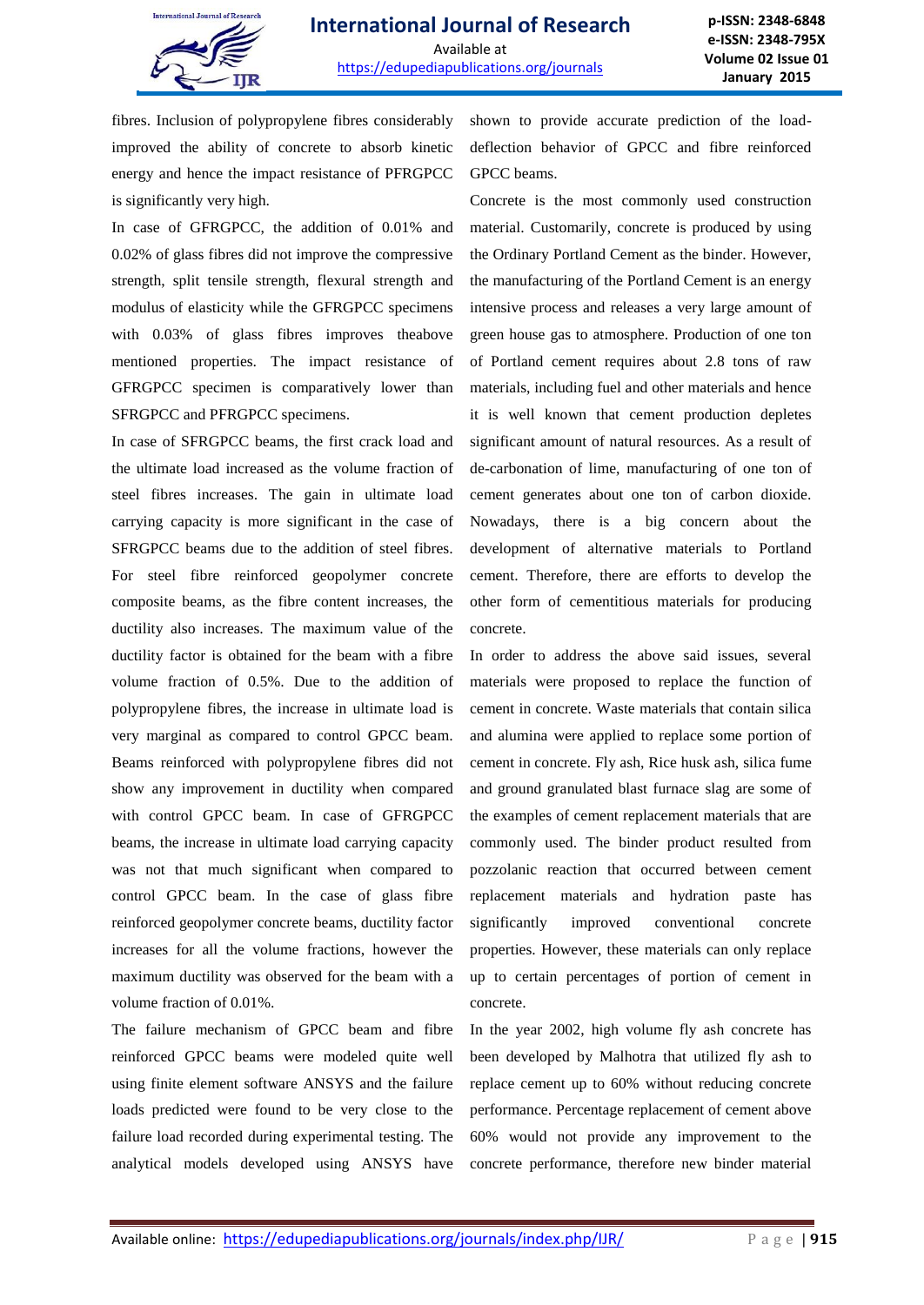

that could fully replace cement portion in concrete is necessary to create superior and more environmentally friendly concrete.

In 1978, a new material was introduced by Davidovits, which can be used as an alternative binder to cement. This material was named as geopolymer for its reaction between alkaline liquid and geological based source material. Followed by this, in the year 2002, Hardjito and Rangan carried out research on fly ash based geopolymer concrete and studied the engineering properties by applying steam curing in order to accelerate the polymerization process in this geopolymer concrete,

The term geopolymer was coined by Davidovits in 1978 to represent a broad range of materials characterized by chains or networks of inorganic molecules. These geopolymers rely on thermally activated natural materials (e.g., kaolinite clay) or industrial byproducts (e.g., fly ash or slag) to provide a source of silicon (Si) and alumina (Al), which is dissolved in an alkaline activating solution and subsequently polymerizes into molecular chains and networks to create the hardened binder. Such systems are often referred to as alkali-activated cements or inorganic polymer cements.

Geopolymer is an inorganic polymer similar to natural zeolitic materials, but the microstructure is amorphous instead of crystalline. The polymerization process involves substantially a fast chemical reaction under alkaline condition on Si-Al minerals that result in a three dimensional polymeric chain and ring structure consisting of Si-O-Al-O bonds. The geopolymerisation reaction is exothermic and takes place under atmospheric pressure at temperatures below 100°C.

The exact mechanism by which geopolymer setting and hardening occurs is not yet fully understood. However, the most proposed mechanisms for the geopolymerization includes the following four stages that proceed in parallel and thus, it is impossible to be distinguished: (i) Dissolution of Si and Al from the solid aluminosilicate materials in the strongly alkaline aqueous solution, (ii) Formation of oligomers species (geopolymers precursors) consisting of polymeric bonds of Si-O-Si and/or Si-O-Al type, (iii) Polycondensation of the oligomers to form a threedimensional aluminosilicate framework and (iv) Bonding of the unreacted solid particles and filler materials into the geopolymeric framework and hardening of the whole system into a final solid polymeric structure.

### **REVIEW OF LITERATURE**

Monita Olivia and Hamid R. Nikraz (2011) investigated the strength development, water absorption and water permeability of low calcium fly ash geopolymer concrete with variations of water/binder ratio, aggregate/binder ratio, aggregate grading, and alkaline/fly ash ratio. The results indicated that the strength of fly ash geopolymer concrete was increased by reducing the water/binder and aggregate/binder ratios and the water absorption of low calcium fly ash geopolymer was improved by decreasing the water/binder ratio, increasing the fly ash content, and using a well-graded aggregate. It was also observed that there was no significant change in water permeability coefficient for the geopolymer with different parameters. The test data indicates that a good quality of low calcium fly ash geopolymer concrete can be produced with appropriate parameterisation and mix design.

The effects of various factors such as the age of concrete, curing time, curing temperature, quantity of superplasticizer, the rest period prior to curing, and the water content of the mix on the properties of fly ash based geopolymer concrete, especially the compressive strength have been studied by Djwantoro Hardjito et al (2004). The test results show that the compressive strength of geopolymer concrete does not vary with age, and curing the concrete specimens at higher temperature and longer curing period will result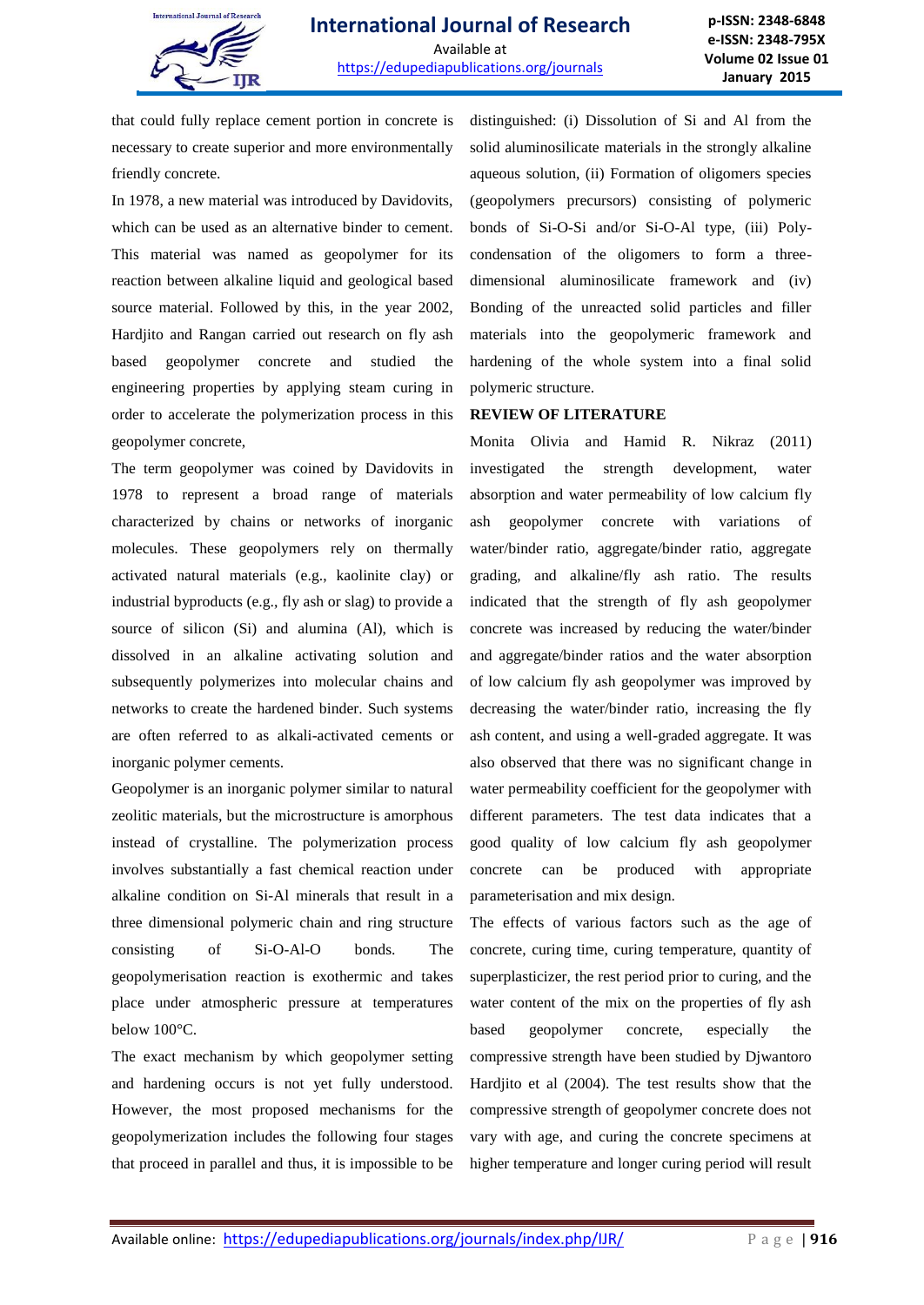

in higher compressive strength. Furthermore, the commercially available Naphthalene-based superplasticizer improves the workability of fresh geopolymer concrete. The start of curing of geopolymer concrete at elevated temperatures can be delayed at least up to 60 minutes without significant effect on the compressive strength. The test data also show that the water content in the concrete mix plays an important role.

Fareed Ahmed (2011) documented the assessment of the compressive strength and workability characteristics of low-calcium fly ash based self compacting geopolymer concrete. The essential workability properties of the freshly prepared selfcompacting geopolymer concrete such as filling ability, passing ability and segregation resistance were evaluated by using Slump flow, V-funnel, L-box and J-ring test methods. The fundamental requirements of high flow ability and segregation resistance as specified by EFNARC guidelines on self compacting concrete were satisfied. In addition, compressive strength was determined and the test results were included. The effect of extra water, curing time and curing temperature on the compressive strength of self-compacting geopolymer concrete was also reported. The test results show that extra water in the concrete mix plays a significant role. Longer curing time improves the geopolymerisation process resulting in13 higher compressive strength. The compressive strength was highest when the specimens were cured for a period of 96 hours; however, the increase in strength after 48 hours was not significant. Concrete specimens cured at 70°C produced the highest compressive strength as compared to specimens cured at 60°C, 80°C and 90°C.

The mechanical properties of fly ash based geopolymer concrete were studied by Ivan Diaz- Loya et al (2011).Experimentally measured values of the static elastic modulus, Poisson's ratio, compressive strength and flexural strength of geopolymer concrete specimens made from 25 fly ash stockpiles from different sources were recorded and analyzed. The results were studied using regression analysis to identify tendencies and correlations within the mechanical properties of geopolymer concrete. It was found that the mechanical behavior of geopolymer concrete is similar to that of ordinary Portland cement concrete.

The durability of the fly ash based geopolymer concrete prepared with sodium silicate and sodium hydroxide as activators was studied by Sathia et al (2008). The concretes were prepared with varying fly ash content of 350, 450 & 550 kg/m<sup>3</sup> and activator solution to fly ash ratio of 0.4 and 0.5. Compressive strength in the range of 10-60 MPa was obtained. The performance of these concretes in aggressive environments was also studied, using tests on absorption, acid resistance and potential. Results indicated that the water absorption decreased with an increase in the strength of the concrete and the fly ash content. All geopolymer concretes showed excellent resistance to acid attack  $(3\% \text{ H}_2\text{SO}_4)$  compared to the normal concrete.

Ravindra N. Thakur and Somnath Ghosh (2009) reported results of an experimental study on development of compressive strength and microstructure of geopolymer paste and mortar specimens prepared by thermal activation of Indian fly ash with sodium hydroxide and sodium silicate solution. The effect of main synthesis parameters such as alkali content, silica content , water to geopolymer solid ratio and sand to fly ash ratio of geopolymer mixture and processing parameters such as curing time and curing temperature on development of compressive strength and microstructure of fly ash based geopolymer paste and mortar were studied. The compressive strength of 48.20 MPa was obtained for geopolymer mixture cured at  $85^{\circ}$ C for 48 hours with alkali content ( $Na<sub>2</sub>O/Al<sub>2</sub>O<sub>3</sub>$ ) of 0.62 and silica content  $(SiO<sub>2</sub>/Al<sub>2</sub>O<sub>3</sub>)$  of 4.0. The mineralogical and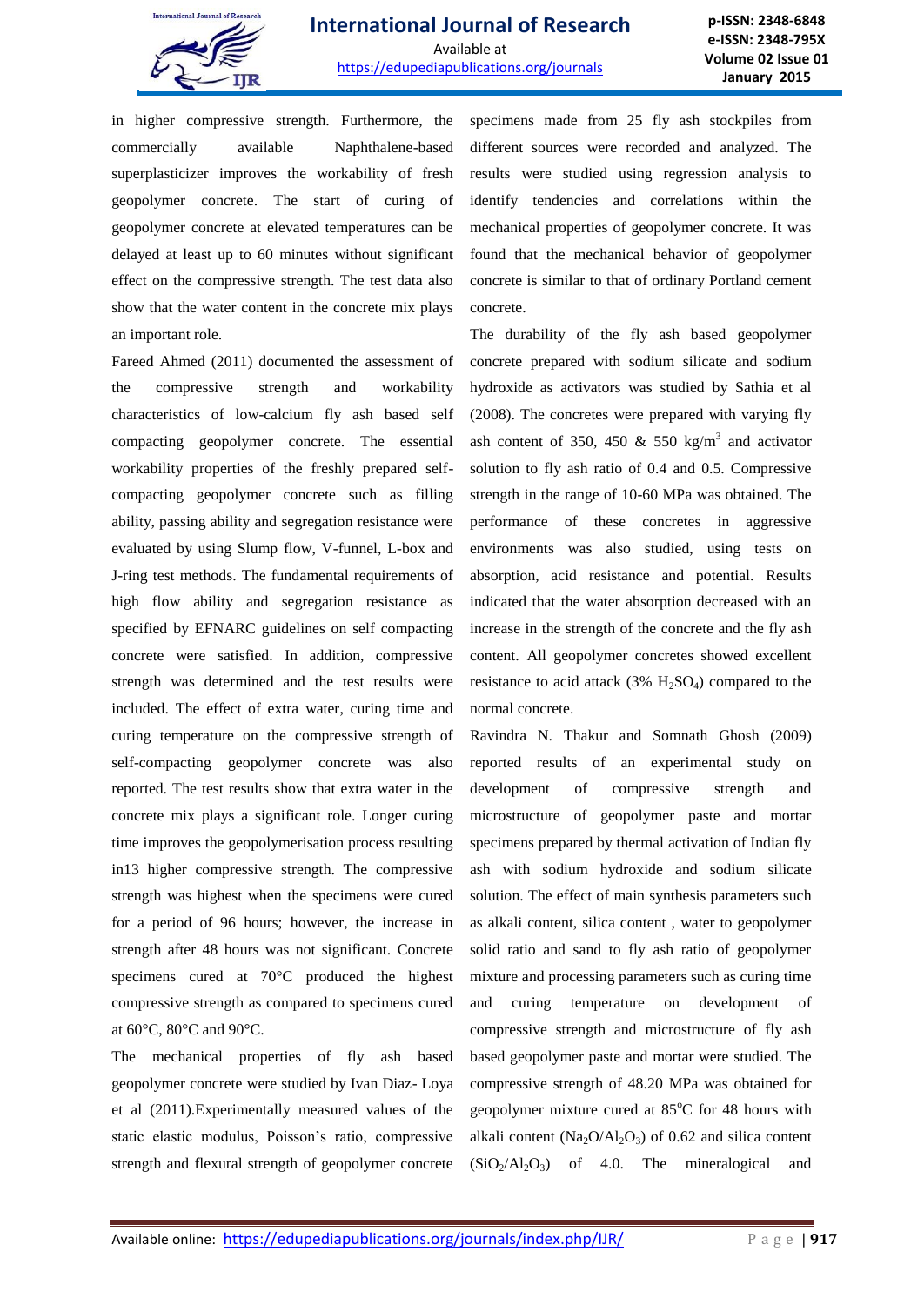

microstructure studies on hardened geopolymer performed by means Scanning electron microscope and X-ray diffraction, showed formation of a new amorphous alumino-silicate phase such as hydroxysodalite and herschelite, which influenced development of compressive strength.

The effects of various parameters on the properties of geopolymer concrete have been presented by Djwantoro Hardjito et al (2004). Based on the experimental investigations, they found that higher concentration (in terms of molar) of sodium hydroxide solution results in a higher compressive strength of geopolymer concrete and higher the ratio of sodium silicate to sodium hydroxide liquid ratio by mass, higher is the compressive strength of geopolymer concrete. It was also reported that, as the curing temperature (in the range of 30 to 90°C) increases, the compressive strength of geopolymer concrete also increases. Longer curing time, in the range of 6 to 96 hours (4 days), produces larger compressive strength of geopolymer concrete. However, the increase in strength beyond 48 hours was not significant. The addition of high range water reducing admixture, upto approximately 2% of fly ash by mass, improved the workability of fresh geopolymer concrete with very little effect on the compressive strength of hardened concrete. The rest period between casting of specimens and the commencement of curing up to 60 minutes has no effect on the compressive strength of geopolymer concrete. It is also reported that the fresh geopolymer.

Concrete is easily handled up to 120 minutes without any sign of setting and without any degradation in the compressive strength. As the ratio of water to geopolymer solids by mass increases, the compressive strength of the concrete decreases. The compressive strength of geopolymer concrete cured for 24 hours at 60°C does not depend on the age. The geopolymer concrete undergoes very little drying shrinkage and low creep. The resistance of geopolymer concrete against sodium sulfate is excellent. The applications of geopolymer concrete and future research needs are also identified.

Olivia et al (2008) presented a detailed experimental investigation on water penetrability properties, namely water absorption, volume of permeable voids, permeability and sorptivity of low calcium fly ash geopolymer concrete. In this research, geopolymer concrete is made from fly ash with a combination of sodium hydroxide and sodium silicate as alkaline activator. Seven mixes were cast in 100 x 200 mm cylinders and cured for 24 hours at  $60^{\circ}$ C in the steam curing chamber. After 28 days, the cylinders were cut into slices for permeability, sorptivity and volume of permeable voids tests. In addition, a microstructure characteristic of geopolymer concrete was studied using Scanning Electron Microscopy. Results indicate that geopolymer concrete has low water absorption, volume of permeable voids and sorptivity. It is found that the geopolymer concrete could be classified as a concrete with an average quality according to water permeability value. Moreover, a low water/binder ratio and a well graded aggregate are some important factors to achieve low water penetrability of geopolymer concrete.

The effect of curing conditions on the compressive strength of self compacting geopolymer concrete prepared by using fly ash as base material and combination of sodium hydroxide and sodium silicate as alkaline activator has been studied by Fareed Ahmed Memon et al (2011). The experiments were conducted by varying the curing time and curing temperature in the range of 24-96 hours and 60-90°C respectively. The essential workability properties of freshly prepared Self compacting geopolymer concrete such as filling ability, passing ability and segregation resistance were evaluated by using Slump flow, Vfunnel, L-box and J-ring test methods. The fundamental requirements of high flowability and resistance to segregation as specified by guidelines on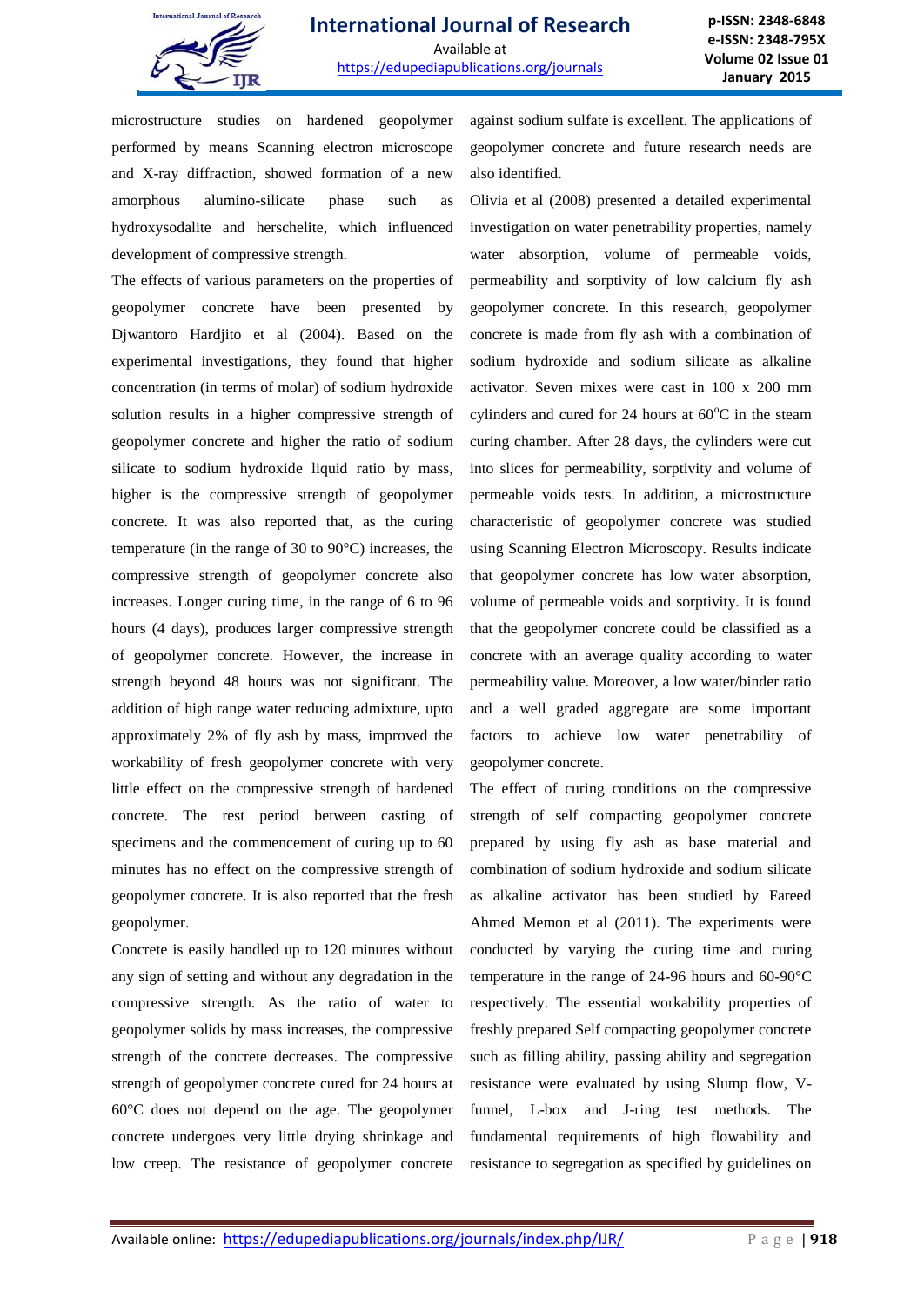

Self compacting Concrete by EFNARC were satisfied. Test results indicate that longer curing time and curing the concrete specimens at higher temperatures result in higher compressive strength. There was increase in compressive strength with the increase in curing time. However increase in compressive strength after 48 hours was not significant. Concrete specimens cured at 70°C produced the highest compressive strength as compared to specimens cured at 60°C, 80°C and 90°C. The results of an experimental investigation on the durability of fly ash based Geopolymer concretes exposed to 10% sulphuric acid solutions for up to 8 weeks have been presented by Song et al (2005). A class F fly ash based Geopolymer concrete was initially cured for 24 hours at either 23°C or 70°C. The compressive strength of 50 mm cubes at an age of 28 days ranged from 53 MPa to 62 MPa. After immersion in a 10% sulphuric acid having a fixed ratio of acid volume to specimen surface area of  $8 \text{ ml/cm}^2$ , samples were tested at 7, 28, and 56 days. The mass loss, reduction of compressive strength and the residual alkalinity were determined on the basis of modified ASTM C267 tests. The results confirmed that geopolymer concrete is highly resistant to sulphuric acid in terms of a very low mass loss, less than 3%. It was also observed that, geopolymer cubes were structurally intact and still had substantial load capacity even though the entire section had been neutralized by sulphuric acid.

From the detailed experimental investigations on fly ash based Geopolymer concrete (GPC) given in chapter 3 the following two limitations have been observed namely delay in setting time and necessity of heat curing to gain strength at early ages. These limitations are considered as the drawbacks of this concrete to be used for practical applications. In order to overcome these two limitations of GPC mix, 10% of fly ash in the geopolymer concrete was replaced by Ordinary Portland Cement (OPC) and the mix design was altered accordingly which results in Geopolymer

Concrete Composites (GPCC). This chapter describes the mix proportion and preparation of Geopolymer concrete composites. The fresh and hardened properties such as workability, density, compressive strength, split tensile strength and flexural strength of Geopolymer Concrete Composites (GPCC) are presented in this chapter. A comparison on the strength and behaviour between GPC and GPCC is also discussed.

#### **Preparation of Alkaline Activator Solution.**

A combination of Sodium hydroxide solution of 12 molarity and sodium silicate solution was used as alkaline activator solution for geopolymerisation. To prepare sodium hydroxide solution of 12 molarity (12 M), 480 g (12 x 40 i.e, molarity x molecular weight) of sodium hydroxide flakes was dissolved in distilled water and makeup to one liter. The mass of NaOH solids is equal to 354.45 g per kg of NaOH solution.'

## **POLYPROPYLENE FIBRE REINFORCED GEOPOLYMER CONCRETE COMPOSITES**

The effect of addition of polypropylene fibres on the strength characteristics of geopolymer concrete composites. The fresh and hardened properties such as workability, density, compressive strength, split tensile strength, flexural strength, impact strength, modulus of elasticity, water absorption and sorptivity of Polypropylene Fibre Reinforced Geopolymer Concrete Composites (PFRGPCC) is presented in this chapter. A comparison on the Strength and durability aspects between GPCC and PFRGPCC are also discussed.

**Materials Used Fly ash, Cement, Fine Aggregate, Coarse Aggregate, Sodium Hydroxide, Sodium Silicate ,Superplasticizer,Water Glass fiber. Mix Proportion of GFRGPCC.**

**Details of mix proportions of PFRGPCC**

| <b>Mix</b> |            |  |                              | $OP$ FA $CA$ NaO Na <sub>2</sub> Si Extr SP                            |          |     | $\bf PP$ |
|------------|------------|--|------------------------------|------------------------------------------------------------------------|----------|-----|----------|
|            | $Ash \, C$ |  | $\log$   $\log$   H   $\log$ |                                                                        | $\bf{a}$ | kg/ | fibr     |
| ID         |            |  |                              | kg/mkg/ $\mathbf{m}^3$ $\mathbf{m}^3$ Soluti Soluti Wat $\mathbf{m}^3$ |          |     | es       |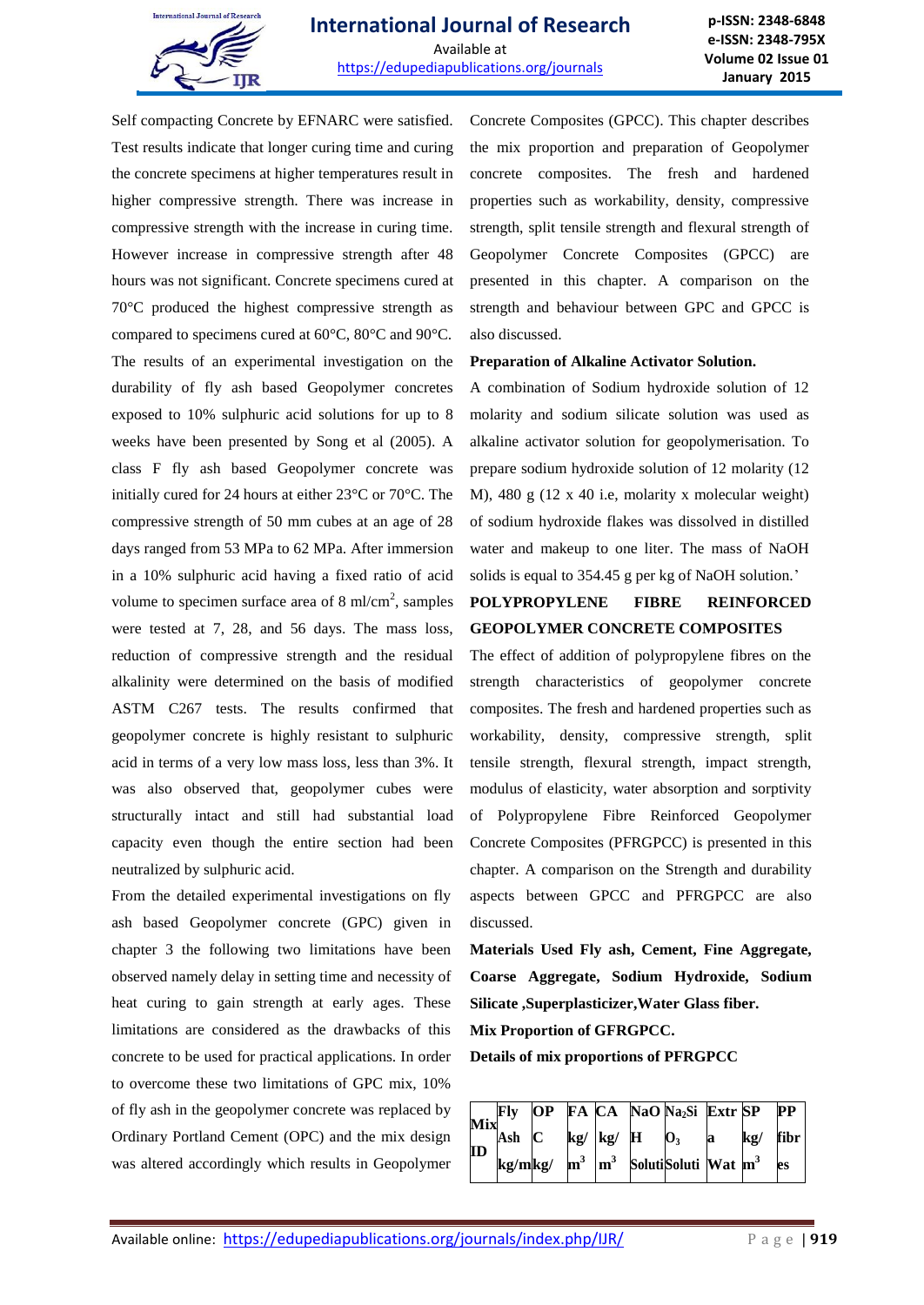

# **International Journal of Research**

Available at https://edupediapublications.org/journals

**p-ISSN: 2348-6848 e-ISSN: 2348-795X Volume 02 Issue 01 January 2015**

|                     | ß                   | m <sup>3</sup> |               |         | on | on                         | er   |      | kg/            |
|---------------------|---------------------|----------------|---------------|---------|----|----------------------------|------|------|----------------|
|                     |                     |                |               |         |    | kg/mkg/m <sup>3</sup> kg/m |      |      | m <sup>3</sup> |
|                     |                     |                |               |         | 3  |                            |      |      |                |
| <b>GP</b>           | 354.8 39.4 554 1293 |                |               |         |    |                            | 55.1 | 11.8 |                |
| CC                  |                     | 3              | .4            | .4      |    | 40.56 101.39 8             |      | 3    |                |
|                     |                     | 354.8 39.4 554 |               | 1293    |    |                            | 55.1 | 11.8 |                |
| P <sub>0.1</sub>  7 |                     | 3              | $\mathcal{A}$ | .4      |    | 40.56 101.39 8             |      | 3    | 0.91           |
|                     |                     | 354.8 39.4 554 |               | 1293    |    |                            | 55.1 | 11.8 |                |
| P <sub>0.2</sub>  7 |                     | 3              | .4            | $\cdot$ |    | 40.56 101.39 8             |      | 3    | 1.82           |
|                     |                     | 354.8 39.4 554 |               | 1293    |    |                            | 55.1 | 11.8 |                |
| P <sub>0.3</sub>  7 |                     | 3              | .4            | .4      |    | 40.56 101.39 8             |      | 3    | 2.73           |

### **Curing of PFRGPCC Specimens**

PFRGPCC specimens were removed from the moulds immediately after 24 hours since they set in a similar fashion as that of conventional concrete. All the specimens were left at room temperature in ambient curing till the date of testing.

## **DENSITY**

Density was calculated by measuring the weight of cube specimens before subjecting them to compression test.

### **COMPRESSIVE STRENGTH**

Totally thirty six cubes of size 150 mm x 150 mm x 150 mm were cast to study the compressive strength of PFRGPCC. Standard cast iron moulds were used for casting the test specimens

## **Compressive strength of PFRGPCC specimens**

| Spec.                        | Avg.<br><b>Ultimate load</b><br>in kN | Avg.<br>Compressiv<br><b>Strength</b><br>e<br>MPa |
|------------------------------|---------------------------------------|---------------------------------------------------|
| $P_0 A_1$                    | 175.2                                 | 7.79                                              |
| $P_{0.1}$ <sup>A</sup> 1     | 82.1                                  | 3.65                                              |
| $P_{0.2}$ $^{\rm A}$ 1       | 111.7                                 | 4.96                                              |
| $P^{\rm p}$ 0.3 $^{\rm A}$ 1 | 131.7                                 | 5.85                                              |
| $P_0A_3$                     | 279.6                                 | 12.43                                             |

| $P_{0.1}$ A <sub>3</sub>  | 208.6 | 9.27  |
|---------------------------|-------|-------|
| $P_{0.2}$ A <sub>3</sub>  | 221.5 | 9.84  |
| $P_{0.3}$ A <sub>3</sub>  | 259.4 | 11.53 |
| $P_0 A_7$                 | 446.1 | 19.83 |
| $P_{0.1}$ A <sub>7</sub>  | 436.2 | 19.39 |
| $P_{0.2}$ A7              | 438.6 | 19.49 |
| $P_{0.3}$ A $7$           | 465.4 | 20.69 |
| $P_0 A_28$                | 861.4 | 38.28 |
| $P_{0.1}$ <sup>A</sup> 28 | 887.2 | 39.43 |
| $P$ 0.2 $^{A}$ 28         | 876.9 | 38.97 |
| $^{P}0.3^{A}28$           | 875.6 | 38.92 |

## **SPLIT TENSILE STRENGTH**

Totally eighteen cylinders with a diameter of 150 mm and 300 mm length were cast to evaluate the split tensile strength of PFRGPCC.

The effect of various factors such as addition of polypropylene fibres in different volume fractions and age of concrete at the time of testing on the split tensile strength of geopolymer concrete composite has been investigated and presented. Test results of split tensile strength are presented

### **Split tensile strength of PFRGPCC specimens**

|                 |                      | Avg.            | <b>Split</b> |  |  |  |  |
|-----------------|----------------------|-----------------|--------------|--|--|--|--|
|                 | Avg. Ultimatetensile |                 |              |  |  |  |  |
| Spec.           | load in kN           | <b>Strength</b> |              |  |  |  |  |
|                 |                      | MPa             |              |  |  |  |  |
| $P_0 A_7$       | 86.4                 | 1.22            |              |  |  |  |  |
| $P_{0.1}$ A $7$ | 97.0                 | 1.37            |              |  |  |  |  |
| $P_{0.2}$ A $7$ | 100.0                | 1.41            |              |  |  |  |  |
| $P_{0.3}$ A $7$ | 101.5                | 1.44            |              |  |  |  |  |
| $P_0 A_{28}$    | 188.3                | 2.67            |              |  |  |  |  |
| $P_{0.1}A_{28}$ | 190.0                | 2.69            |              |  |  |  |  |
| $^{P}0.2^{A}28$ | 204.8                | 2.90            |              |  |  |  |  |
| $P_{0.3}A_{28}$ | 211.2                | 2.99            |              |  |  |  |  |

Based on the test results, using least square regression analysis, an equation for predicting the 28 days split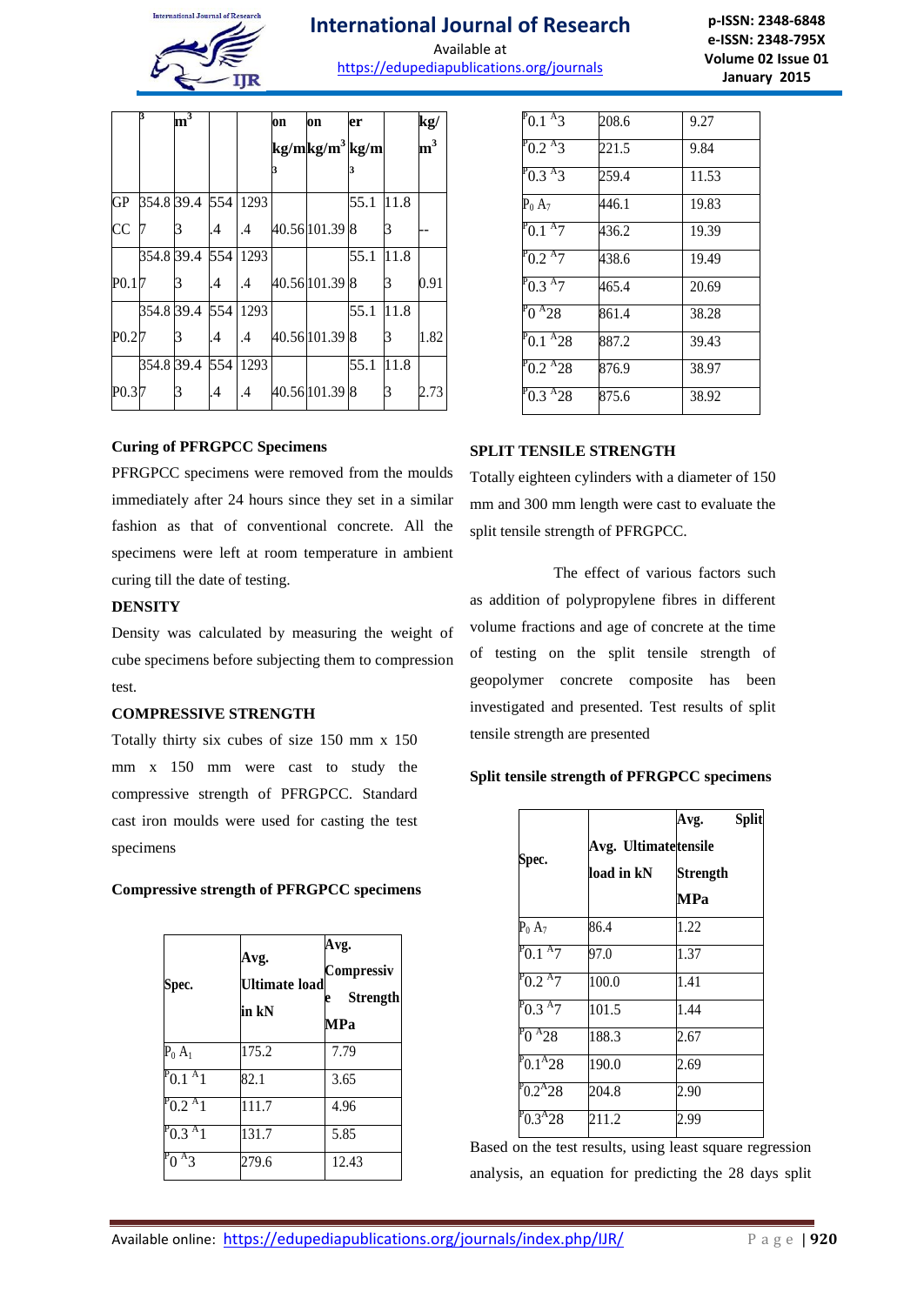

tensile strength of polypropylene fibre reinforced geopolymer concrete composites in terms of the split tensile strength of plain GPCC and percentage volume fraction of fibres  $(V_f)$  is obtained and given in Equation .

$$
f_{\text{ts}} = f_{\text{t}} + 1.028 \text{ V}_f
$$

where,  $f_{ts}= 28$  days split tensile strength of **PFRGPCC** 

> $f_1$ = 28 days split tensile strength of GPCC without fibres  $V_f$  = Percentage volume fraction of polypropylene fibres.

The split tensile strength of PFRGPCC predicted from the proposed analytical equation was compared with the experimental results as shown in Table 6.5. It was found that a good correlation was obtained between the experimental results and those got from the equation. It can be seen that the proposed equation predicts the split tensile strength of PFRGPCC well with good accuracy.

**Comparison of experimental and analytical results**

| Volume<br>fraction<br>of | Split<br>tensile strength<br>MPa | Analytical /<br><b>Experiment</b> |      |
|--------------------------|----------------------------------|-----------------------------------|------|
| fibres in $%$            | <b>Experimenta Analytica</b>     |                                   | al   |
| $\overline{0}$           | 2.67                             | 2.67                              | 1.00 |
|                          | 2.73                             | 2.77                              | 1.02 |
| 0.1                      | 2.63                             | 2.77                              | 1.05 |
|                          | 2.71                             | 2.77                              | 1.02 |
|                          | 2.90                             | 2.88                              | 0.99 |
| 0.2                      | 2.94                             | 2.88                              | 0.98 |
|                          | 2.85                             | 2.88                              | 1.01 |
|                          | 2.99                             | 2.98                              | 0.99 |
| 0.3                      | 2.95                             | 2.98                              | 1.01 |
|                          | 3.03                             | 2.98                              | 0.98 |

## **FLEXURAL STRENGTH**

Totally eighteen prisms of 500 mm x 100 mm x100 mm were cast to study the flexural strength of PFRGPCC. The effect of addition of polypropylene fibres with different volume fractions and age of concrete at the time of testing on the flexural strength of geopolymer concrete composite has been investigated and presented. Test results of flexural strength are presented.

| Spec.                        | Avg.<br><b>Ultimate load</b><br>in kN | Avg. Flexural<br><b>Strength MPa</b> |
|------------------------------|---------------------------------------|--------------------------------------|
| $P_0$ A $7$                  | 9.8                                   | 3.93                                 |
| $P_{0.1}$ <sup>A</sup> 7     | 10.3                                  | 4.13                                 |
| $P^{\rm p}0.2$ $^{\rm A}7$   | 10.8                                  | 4.33                                 |
| $P^{\rm p}$ 0.3 $^{\rm A}$ 7 | 11.2                                  | 4.47                                 |
| $P_0 A_28$                   | 14.7                                  | 5.87                                 |
| $P_{0.1}A_{28}$              | 14.8                                  | 5.93                                 |
| $P_{0.2}A_{28}$              | 15.5                                  | 6.20                                 |
| $P_{0.3}A_{28}$              | 16.5                                  | 6.60                                 |

#### **Flexural strength of PFRGPCC specimens**

## **IMPACT RESISTANCE**

**Test Results of impact strength**

| <b>Spec</b>    | (blows)            |     | First Crack strength |      |     |     | <b>Failure strength (blows)</b> |     |  |  |
|----------------|--------------------|-----|----------------------|------|-----|-----|---------------------------------|-----|--|--|
|                | Spec.1Spec.2Spec.3 |     |                      | Avg! |     |     | Spec.1Spec.2Spec.3Avg.          |     |  |  |
| <b>GPCC</b>    | 10                 | 12  | q                    | 10   | 11  | 13  |                                 | 12  |  |  |
| $^{\rm P}$ 0.1 | 68                 | 70  | 78                   | 72   | 98  | 90  | 93                              | 94  |  |  |
| $P_{0.2}$      | 116                | 118 | 109                  | 114  | 155 | 163 | 158                             | 159 |  |  |
| $P_{0.3}$      | 120                | 125 | 119                  | 121  | 163 | 172 | 165                             | 167 |  |  |

## **MODULUS OF ELASTICITY**

The modulus of elasticity was determined in accordance with IS.516. The test specimen consists of concrete cylinders 150 mm diameter by 300 mm height. In this investigation, totally twelve geopolymer concrete composite cylinders were cast with and without fibres.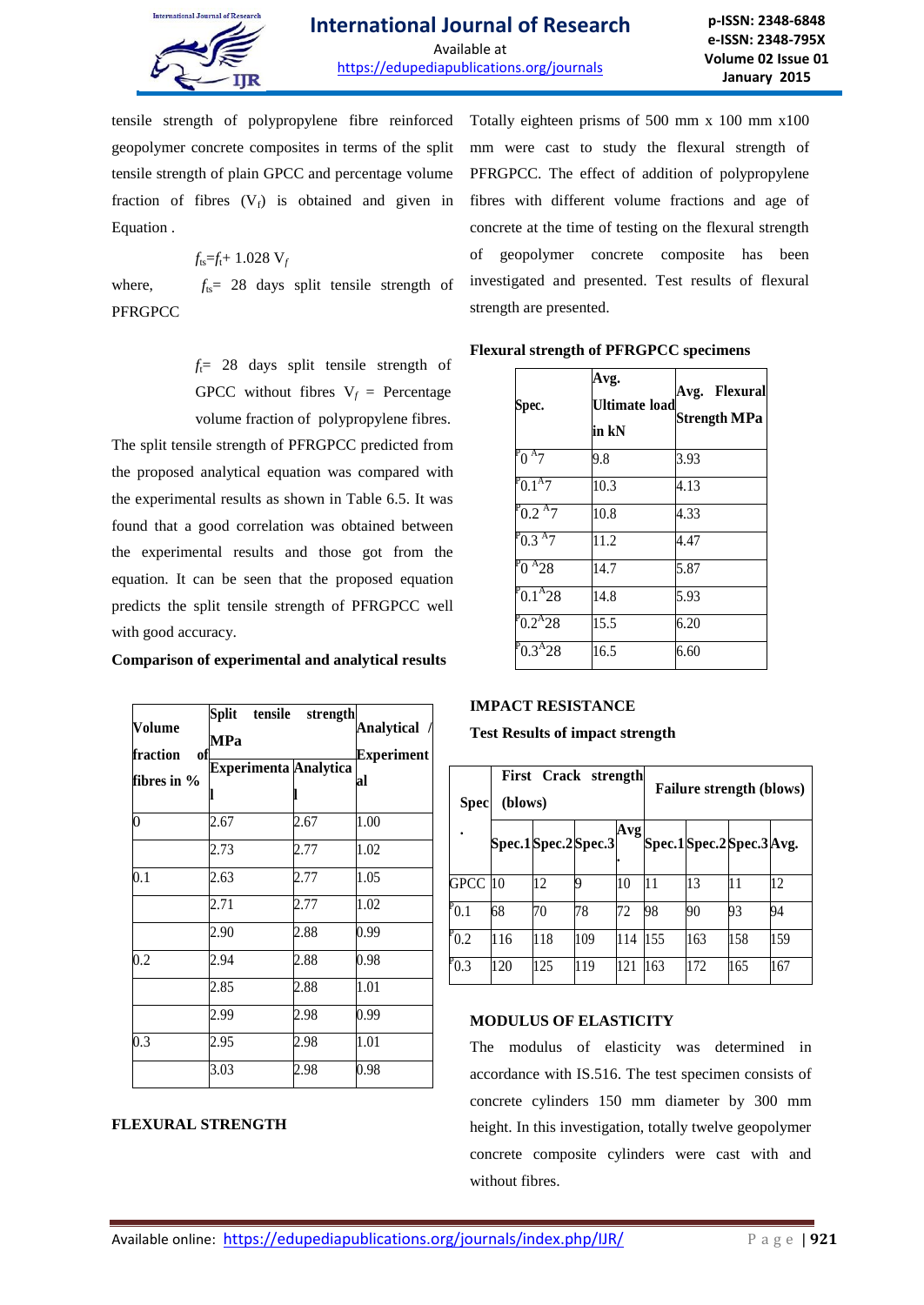

### **WATER ABSORPTION**

The water absorption test has been carried out according to ASTM C 642-82, to study the relative porosity or permeability characteristics of PFRGPCC specimens at 28 days. The specimens used for this test were 100 mm cubes. The difference between the saturated mass and oven dried mass expressed as a fractional percentage of oven dried mass gives the water absorption.

#### **Cumulative water absorption.**

|                |                    | GPC $Q/A$ in mm      |                    |           |  |  |  |  |
|----------------|--------------------|----------------------|--------------------|-----------|--|--|--|--|
| $\min^{1/2}$   | $\mathbf{C}$       | $\overline{P_{0.1}}$ | $\overline{P}$ 0.2 | $P_{0.3}$ |  |  |  |  |
|                | 0.800              |                      |                    |           |  |  |  |  |
| $\overline{c}$ | 0                  | 0.8000               | 0.7667             | 1.0333    |  |  |  |  |
|                | 0.966              |                      |                    |           |  |  |  |  |
| $\mathfrak z$  | 7                  | 0.9333               | 0.9000             | 1.2333    |  |  |  |  |
|                | 1.200              |                      |                    |           |  |  |  |  |
|                | $\overline{0}$     | 1.0333               | 0.9667             | 1.4333    |  |  |  |  |
|                | 1.366              |                      |                    |           |  |  |  |  |
| 5              | 7                  | 1.1667               | 1.1000             | 1.6000    |  |  |  |  |
|                | $\overline{1.533}$ |                      |                    |           |  |  |  |  |
| 6              | 3                  | 1.2333               | 1.2000             | 1.7667    |  |  |  |  |
|                | 1.766              |                      |                    |           |  |  |  |  |
| 7              |                    | 1.4333               | 1.3000             | 2.0000    |  |  |  |  |
|                | 1.933              |                      |                    |           |  |  |  |  |
| 8              | 3                  | 1.5333               | 1.4333             | 2.1000    |  |  |  |  |
|                | 2.133              |                      |                    |           |  |  |  |  |
| 9              | 3                  | 1.6000               | 1.5333             | 2.2000    |  |  |  |  |
|                | 2.266              |                      |                    |           |  |  |  |  |
| 10             |                    | 1.7000               | 1.6333             | 2.3667    |  |  |  |  |
|                | 2.466              |                      |                    |           |  |  |  |  |
| 11             | 7                  | 1.8000               | 1.7667             | 2.5000    |  |  |  |  |

## **FLEXURAL BEHAVIOUR OF FIBRE REINFORCED GEOPOLYMER COMPOSITE R.C. BEAMS.**

An experimental investigation on the behavior of geopolymer composite concrete beams reinforced with conventional steel bars and various types of fibres namely steel, polypropylene and glass in different volume fractions under flexural loading is presented. The cross sectional dimensions and the span of the beams were same for all the beams. The first crack load, ultimate load and the load-deflection response at various stages of loading were evaluated experimentally.

This chapter also presents the details of the finite element analysis using "ANSYS 10.0" program to predict the load-deflection behavior of geopolymer composite reinforced concrete beams on significant stages of loading. Nonlinear finite element analysis has been performed and a comparison between the results obtained from finite element analysis (FEA) and experiments were made. Analytical results obtained using ANSYS were also compared with the calculations based on theory and presented.

Reinforced concrete beams were cast with and without fibres. Three beams were cast with steel fibres in volume fractions of 0.25%, 0.5% and 0.75%. Another three beams were cast with polypropylene fibres with volume fractions of 0.1%, 0.2% and 0.3%. Three more beams containing glass fibres with volume fractions of 0.01%, 0.02% and 0.03% were cast. The cross sectional dimensions and the span of the beams were fixed same for all the ten beams. The dimensions of the beams were 100 mm x 150 mm x 1000 mm. All the beams were reinforced using two numbers of 8 mm diameter tor steel bars at the bottom face that serves as the main reinforcement. The yield strength of the main reinforcement was found to be 547 MPa. Two numbers of 8mm diameter tor steel bars were used as hanger bars at the top and 6mm diameter mild steel stirrups @ 100 mm c/c spacing wereprovidedasshear reinforcement as sown.

#### **Load-Deflection Response**

The deflections measured at different increments of load. The experimental load-deflection responses for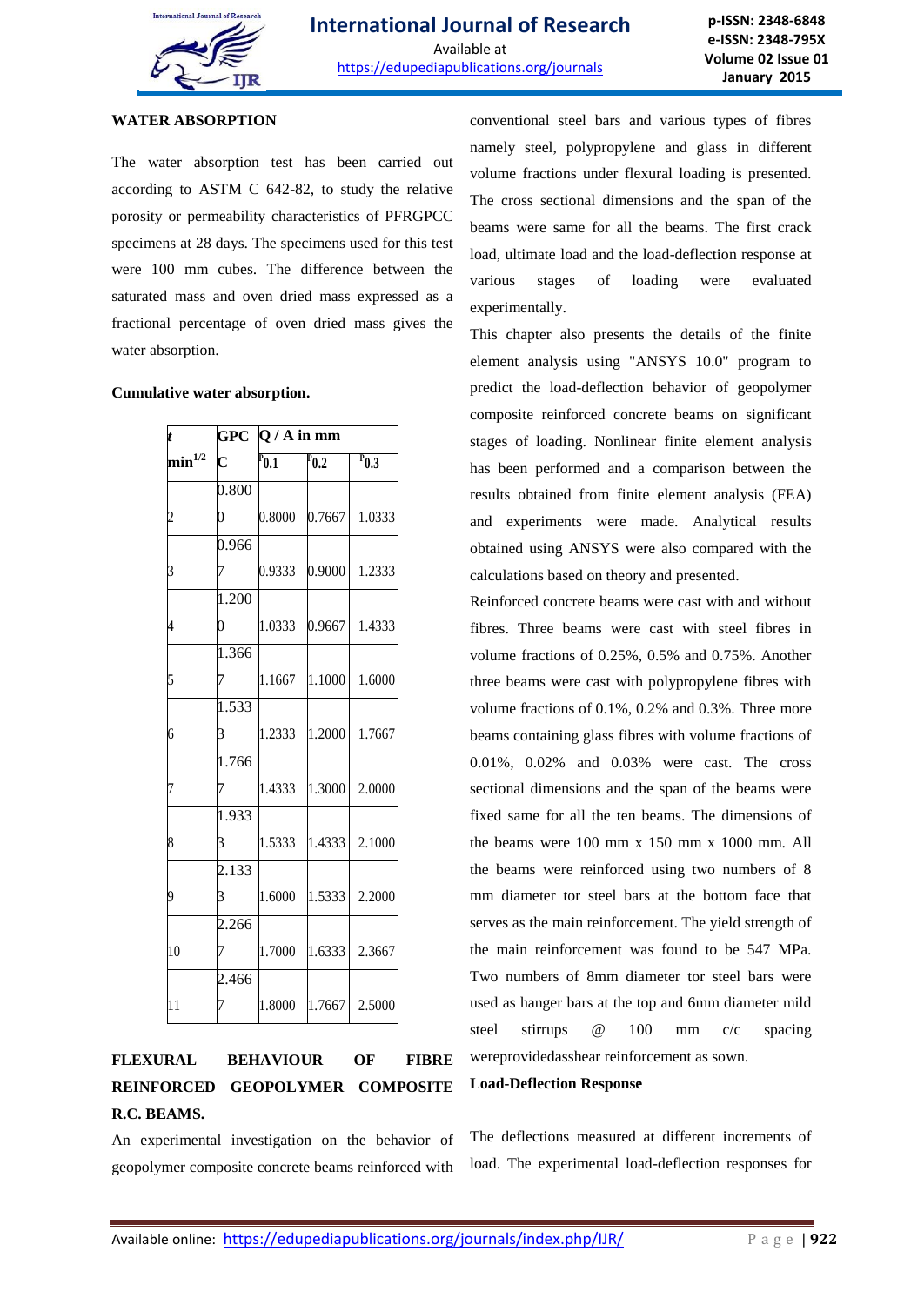

all the tested beams are shown in**.** All the beams followed the same pattern of load-deflection response. In general the load-deflection curve will consist of three regions, the first region is a linear region that indicates the response till the concrete cracks, the second region is also a linear region that shows the response till the steel reinforcement yields and the third region indicates the response after the yielding of reinforcement where there is an enormous rate of increase in deflection for subsequent loads. But it was not able to predict the first crack load exactly from the experimentally obtained load-deflection curve. Hence the first crack load was noticed only through the visual observation made during testing.

#### **CONCLUSIONS**

Based on the results obtained in this investigation, the following conclusions are drawn:

Inclusion of polypropylene fibres reduces the slump values. Increase in fibre content dosage additionally reduces the workability of PFRGPCC specimens.

The density of GPCC without polypropylene fibres ranges from 2347 kg/m<sup>3</sup> to 2458 kg/m<sup>3</sup>. Density of GPCC containing polypropylene fibres ranges from 2376 kg/m<sup>3</sup> to 2415 kg/m<sup>3</sup>, 2336 kg/m<sup>3</sup> to 2406 kg/m<sup>3</sup> and 2299 kg/m<sup>3</sup> to 2421kg/m<sup>3</sup> for volume fractions of 0.1%, 0.2% and 0.3% respectively. It was found from the test results that for most of the cases, inclusion of polypropylene fibres in concrete resulted in marginal decrease in unit weight.

The increase in compressive strength due to addition of polypropylene fibres is not much significant and it was only about 3%, 1.82% and 1.66% for 0.1%, 0.2% and 0.3% of polypropylene fibres respectively with reference to GPCC mix without polypropylene fibres.

As the volume fraction of polypropylene fibres increases from 0% to 0.3%, the split tensile strength also increases. The improvement in the split tensile strength at 28 days was found to be 1%, 9% and 12% for volume fractions of 0.1%, 0.2% and 0.3% respectively. The increase in split tensile strength is due to the role of polypropylene fibres to resist cracking and spalling across the failure planes.

Based on the test results, using least square regression analysis, an equation for predicting the 28 days split tensile strength of polypropylene fibre reinforced geopolymer concrete composites in terms of the split tensile strength of plain GPCC and percentage volume fraction of fibres is obtained. The split tensile strength of PFRGPCC predicted from the proposed analytical equation was compared with the experimental results and it is found that a good correlation is obtained.

Addition of polypropylene fibres to GPCC resulted in enhancement of flexural strength. At the age of 28 days, the flexural strength increases by about 1%, 6% and 12% for volume fractions of 0.1%, 0.2% and 0.3% of polypropylene fibres respectively. This increase in flexural strength might have resulted primarily from the polypropylene fibres intersecting the cracks in the tension zone of the flexure beam. These fibres accommodated the crack face separation by stretching themselves, thus providing an additional energyabsorbing mechanism.

In case of impact testing, the number of blows at first cracks and failure, increased considerably in fibrous specimens. Incorporating 0.1%, 0.2% and 0.3% polypropylene fibres into the GPCC specimens led to an increase in the number of blows by 620%, 1040% and 1110%, respectively at first crack and 683%, 1225% and 1292%, respectively, at failure compared to those of control GPCC specimens. The percentage increase in number of post crack blows is about 31%, 39% and 38% for the fibre volume fractions of 0.1%, 0.2% and 0.3% respectively andthus inclusion of fibres considerably improved the ability of concrete to absorb kinetic energy.

Incorporation of polypropylene fibres in geopolymer concrete does not affect positively the modulus of elasticity. Elastic modulus of concrete containing polypropylene fibres is marginally higher than the elastic modulus of concrete without fibres. The elastic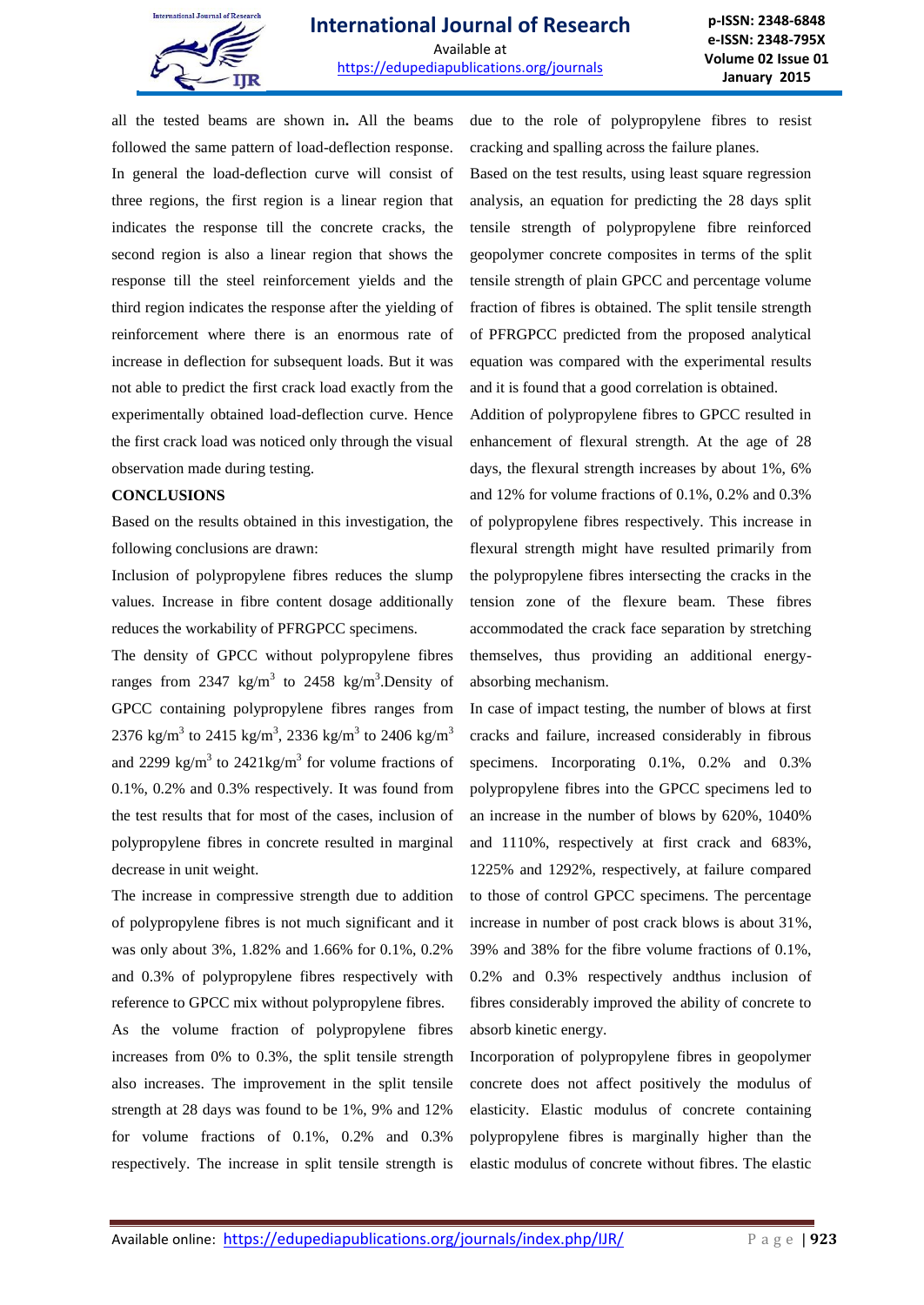

modulus improves by only about 3%, 1% and 0.2% for volume fractions of 0.1%, 0.2% and 0.3% respectively.

Water absorption values at 30 minutes for the PFRGPCC specimens for all the volume fractions of fibres were lower than the limit of 3% specified for good concretes. The water absorption capacity of 5. PFRGPCC specimens having 0.1% and 0.2% volume fraction of fibres were less when compared with control GPCC specimens, whereas the specimens having 0.3% of fibres have higher water absorption capacity as compared to control GPCC specimens. Within the fibrous specimens, specimens containing 0.2% of polypropylene fibres perform better by showing lower value for water absorption.

The addition of polypropylene fibres into the GPCC mix decreases the sorptivity coefficient. Sorptivity values of specimens containing 0.1% and 0.2% of fibres were too low which indicates that the porosity 7. of concrete is lesser with lesser number of interconnected pores. These specimens have a denser structure as compared to specimens containing 0.3% of fibres because  $P_{0,3}$  specimens showed a maximum sorptivity value of 0.1618. This higher value of sorptivity coefficient is due to larger number of capillary pores.

### **REFERENCES**

- 1. ACI Committee 544. "Measurements of properties of fiber reinforced concrete", ACI Materials Journal, Vol. 85, No. 6, pp. 583-593, 1988.
- 2. Adam, A.A., Molyneaux, T.C.K., Patnaikuni, I. and Law, D.W. "Strength, sorptivity and carbonation of geopolymer concrete", Taylor & Francis Group, London, UK, pp. 563-568, 2010.
- 3. Ali Behnood and Masouad Ghandehari. "Comparison of compressive and splitting tensile strength of high strength concrete with and without polypropylene fibres heated to high temperatures", Fire Safety Journal, Vol. 44, pp.

1015-1022, 2009.

- 4. Anthony J. Wolanski. "Flexural behavior of reinforced and prestressed concrete beams using finite element analysis", M.S Thesis, Faculty of the Graduate School, Marquette University, Milwaukee, Wisconsin, 2004.
- 5. Anuar, K.A., Ridzuan, A.R.M. and Ismail, S. "Strength characteristic of geopolymer concrete containing recycled concrete aggregate", International Journal of Civil and Environmental Engineering, Vol. 11, No. 1, pp. 81-85, 2011.
- 6. Anurag Mishra, Deepika Chodhary, Namrata Jain, Manish Kumar, Nidhi Sharda and Durga Dutt. "Effect of concentration of alkaline liquid and curing time on strength and water absorption of geopolymer concrete", ARPN Journal of Engineering and Applied Sciences, Vol. 3, No. 1, pp. 14-18, 2008.
- 7. Anurag Misra, Rohit Ramteke and Madan LalBairwa. "Study on strength and sorptivity characteristics of fly ash concrete", ARPN Journal of Engineering and Applied Sciences, Vol. 2, No. 5, pp. 54-59, 2007.
- 8. CEB FIP. "Diagnosis and assessment of concrete structures – State of art report", CEB Bulletin, pp. 83-85, 1989.
- 9. Cengiz Duran Atis and Okan Karahan. "Properties of steel fiber reinforced fly ash concrete", Construction and Building Materials, Vol. 23, pp. 392-399, 2009.
- 10. Chandramouli, K., Srinivasa Rao, P., Pannirselvam, N., Seshadri Sekhar, T. and Sravana, P. "Strength properties of glass fibre concrete", ARPN Journal of Engineering and Applied Sciences, Vol. 5, No. 4, pp. 1-6, 2010.
- 11. Chin, C. S. and Xiao, R. Y. "Experimental and computational analysis of fibre reinforced concrete beams", Proceedings of the 11th International Conference on Non-conventional Materials and Technologies, Bath, UK, 2009.